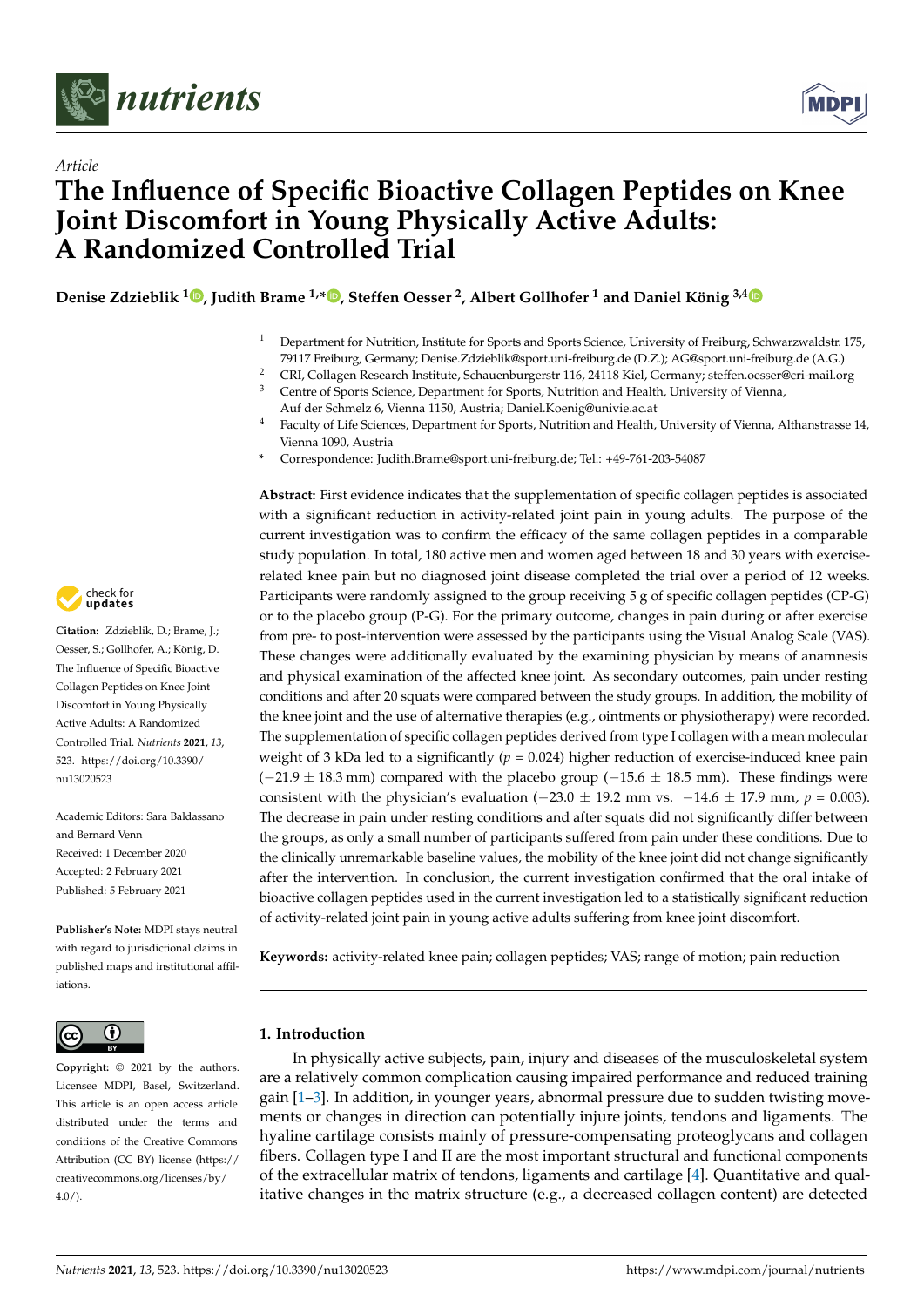by tissue-specific cells, which trigger the stimulation of anabolic and catabolic processes to regulate the physiological extra cellular matrix macromolecule composition. If this homeostasis is disturbed by a change in the content of collagen, a reduced mechanical tissue load occurs [\[5](#page-10-3)[–8\]](#page-10-4). Consequently, long-term stress promotes the development of degenerative diseases if pain and aches are ignored or left untreated [\[9–](#page-10-5)[11\]](#page-10-6). An increased risk of anterior cruciate ligament rupture [\[12\]](#page-10-7) or shoulder dislocation [\[13\]](#page-10-8) is also attributed to an impaired architecture of the connective tissue. Although most complaints are related to sport, non-athletes may also sustain recurrent overuse injuries [\[10,](#page-10-9)[11](#page-10-6)[,14](#page-10-10)[–16\]](#page-10-11).

Acute degradation of connective tissue in tendons, cartilages and ligaments must be repaired, which is associated with a cascade of inflammation and pain [\[17\]](#page-10-12). Long-term biomechanical stress, high loading impact on the joint or sudden unphysiological movements (e.g., rapid stopping or changes of direction) can lead to acute or chronic overuse of the joint and, if not treated, to injuries or chronic degenerative diseases. The cause regardless of whether muscles, tendons or cartilage tissue are affected—is a disproportion between load and load tolerance of the tissue [\[18\]](#page-10-13). Excessive training, inadequate recovery periods, incorrect techniques or movement sequences as well as constant competitive stress can be extrinsic factors that potentially increase the incidence of stress-induced injuries in every age group. In addition, intrinsic factors such as loss of flexibility or anatomical deformities (leg length differences or misaligned joints) potentially predispose athletes to overuse injuries [\[11\]](#page-10-6).

Therapeutic approaches to joint diseases mainly focus on reducing symptoms and preventing subsequent ailments to maintain mobility and quality of life [\[1\]](#page-10-0).

In this context, the efficacy and benefits of collagen peptides on joint health have been investigated in several scientific studies.

Current data from preclinical studies indicate that collagen peptides have a particularly high absorption rate [\[19](#page-10-14)[–22\]](#page-10-15). Due to their low molecular weight and the high proportion of proline and hydroxyproline, collagen peptides show a high resistance to intestinal digestion and higher transport efficiency [\[19,](#page-10-14)[23](#page-10-16)[–25\]](#page-10-17).

It has been demonstrated that collagen-derived peptides accumulate in the cartilage tissue, where they can stimulate the chondrocytes to synthesize cartilage extracellular matrix molecules and counteract progressive tissue degeneration [\[26](#page-10-18)[–30\]](#page-11-0). The increased content of proteoglycan—an essential component of cartilage in the human knee joint—was a main outcome [\[31\]](#page-11-1) of a pilot study by McAlindon et al. (2011).

In a series of clinical studies, pain and joint function in osteoarthritic patients were clearly improved by the daily administration of collagen peptides over a period of three to six months, whereas in other trials the effect on pain and joint mobility was less pronounced or limited to a subgroup [\[31](#page-11-1)[–37\]](#page-11-2). Since a short-term increase in degradation can be assumed during or immediately after exercise [\[5\]](#page-10-3), the positive effect of collagen peptides was also tested in activity-related joint complaints involving non-diseased subjects. According to the results of Clark et al. (2008), the daily intake of 10 g of collagen peptides over 24 weeks supports joint health and reduces pain, with the main effect in the knee joint [\[38\]](#page-11-3). A follow-up study by Zdzieblik et al. (2017) confirmed the results of Clark et al. (2008). The results imply that the intake of 5 g of specific collagen peptides for 12 weeks is sufficient to significantly reduce pain intensity during physical activity. Based on the survey of the participants, it can be assumed that medical treatment options such as drugs or physiotherapy could be reduced by the pain-relieving effect of collagen peptides [\[39\]](#page-11-4).

Currently, limited data are available on the effect of collagen peptides on functional knee joint discomforts. To ensure the reliability of the previously published studies, the current trial was conducted to confirm the previous results in a larger group of individuals suffering exclusively from knee joint pain.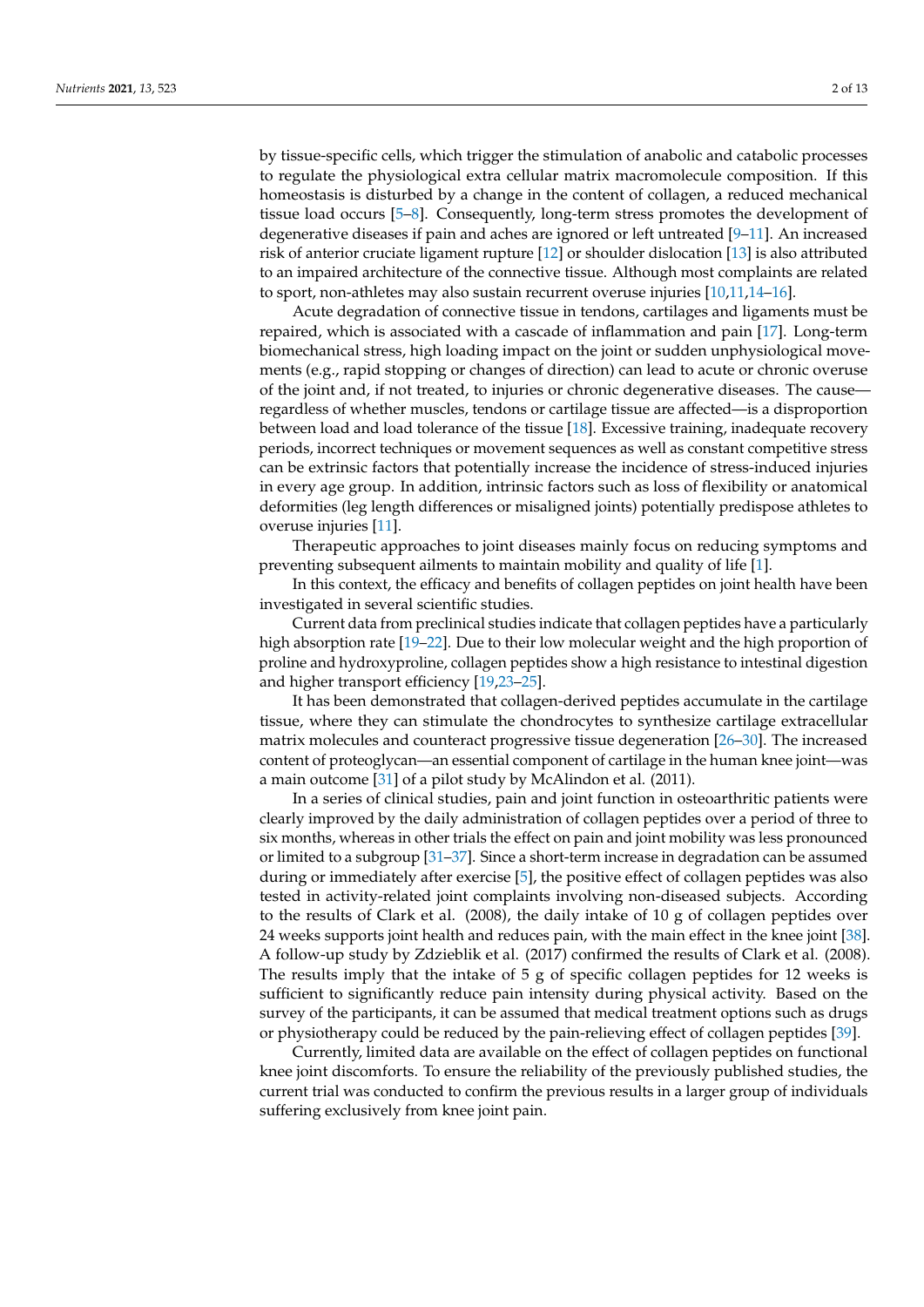# **2. Materials and Methods**

# *2.1. Study Design and Participants*

This investigation was designed as a single-center, prospective, randomized, doubleblind, placebo-controlled trial conducted at the University of Freiburg, Germany. In total, 218 healthy physically active (sports activities of more than 3 h a week) men and women aged between 18 and 30 years with activity-related functional knee joint pain ( $\geq$ 20 mm VAS scale) were randomized within the last 18 months. Based on previous results of a clinical trial involving physically active adults suffering from activity-related joint complaints [\[39\]](#page-11-4), the sample size for the study was calculated using G\*Power (University of Düsseldorf, Germany). Physically active adults were not eligible to participate if they were diagnosed with injuries, osteoarthritis, rheumatoid arthritis or other knee joint diseases. Reported intra-articular injections or the ingestion of glucosamine, chondroitin, hyaluronic acid or collagen products in the last 6 months were also defined as exclusion criteria. In addition, unstable weight (more than  $\pm 5$  kg change within 3 months) and changes in eating habits led to exclusion of the participants screened. Participation in the study was also not possible if the participants suffered from extreme pain symptoms that required high-dose analgesic therapy over a longer period (>2 weeks) or intra-articular injection treatment.

The study was approved by the Ethics Committee of the University of Freiburg (ETK: 205/16) and registered in the German Clinical Trials Register (DRKS00015522). After written informed consent was obtained, participants were assigned to the group receiving collagen peptides (CP-G) or the placebo group (P-G) using a web-based random number generator [\[40\]](#page-11-5). To guarantee the blindness of the physician and the participants, the sachets containing the investigational products were absolutely identical in appearance and the products were equal in flavor and texture. Additionally, the responsible statistician was blinded during the analysis procedures. The data were not unblinded until data collection and database lock were both completed.

#### *2.2. Efficacy Outcomes*

Changes in pain intensity during activity after 12 weeks of supplementation, which were assessed by the study participants and attending physician, were defined as primary endpoints. The differences between the CP-G and the P-G were compared for this purpose.

Pain intensity was quantified using a visual analog scale (VAS), a validated measuring instrument for quantitative assessment between 0 ("no pain") and 100 ("worst pain") with intermediate levels. The distance between "no pain" and the point marked by the participant is given as the VAS score in mm [\[41\]](#page-11-6).

During the baseline (T0) and the final (T12) visit, the physician examined the affected knee to exclude structural knee complaints and to determine the functionality for VAS assessment. The following tests were performed:

- McMurray test (in conjunction with Bragard) for meniscus injury [\[42\]](#page-11-7)
- Steinmann test (I and II) to ascertain instability of the medial and lateral collateral ligament [\[43\]](#page-11-8)
- The drawer test (Butler et al. 1980) for the anterior and posterior cruciate ligament [\[44\]](#page-11-9)

As a secondary outcome, the participants assessed pain during 20 squats without additional weights and pain at rest that was not related to any previous activity.

Furthermore, changes in knee joint mobility (flexion and extension) and the use of treatments (physiotherapy, massage, etc.) were also considered as secondary endpoints. The start of new treatment options during the intervention led to exclusion from further participation.

To measure the range of motion of the knee joint, a three-digit code indicates the extent of movement in degrees. Starting from the zero position (basic position of the knee joint when standing upright), the maximum extension (first digit) and the maximum flexion (third digit) are recorded. If the zero position cannot be reached or passed, the zero is in the first position instead of the second, and the deficit is listed as the second digit [\[45\]](#page-11-10).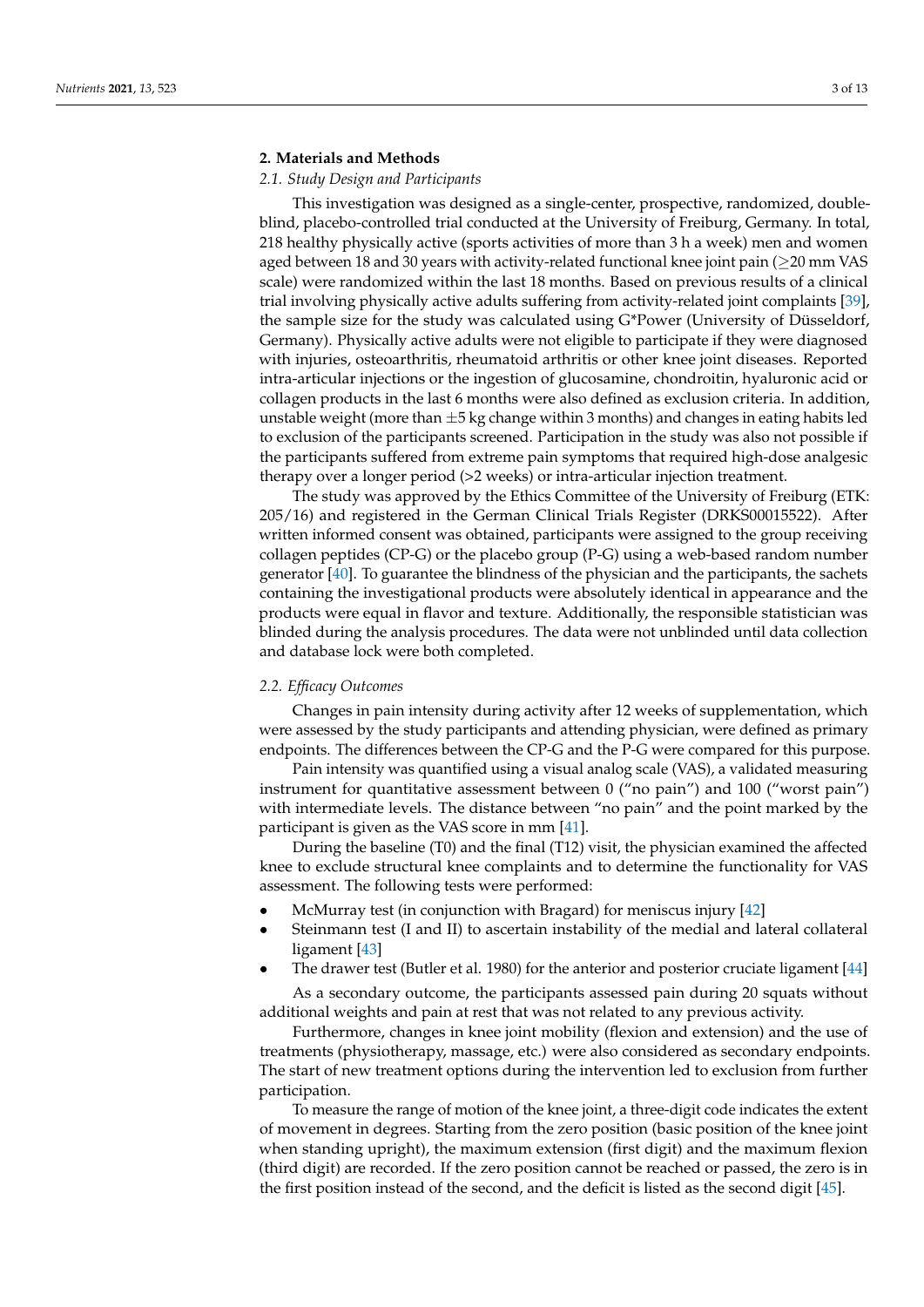A specific mixture of porcine bioactive collagen peptides (FORTIGEL®, GELITA AG, Eberbach, Germany) with a high safety (GRAS status) was used for this study. The peptides derived from a special hydrolysis of type I collagen with a mean molecular weight of about 3 kDa and are characterized by the molecular weight fraction and the amino acid sequence. The reference product was a placebo containing maltodextrin (Walter GmbH, Olpe, Germany). All test products were packed in single sachets containing a daily dose of 5 g. The powders had to be dissolved in 250 mL of water at room temperature and ingested once daily for 12 weeks.

To check compliance, supplements not used were collected from the subjects at the final visit. In addition, the supplementation was documented in the compliance calendar.

#### *2.4. Statistical Analysis*

All data are presented as mean  $\pm$  standard deviation (SD) in tables and mean  $\pm$  standard error (SEM) in figures. SPSS statistics (IBM SPSS Statistics for Windows, Version 25.0. Armonk, NY: IBM Corp.) was used for all statistical analyses. All tests in the descriptive analysis were performed as two-sided tests, and the significance level was set at  $\alpha$  = 0.05.

Data distribution was investigated using a Shapiro–Wilk test. In the case of normal distribution, the homogeneity of baseline values between the study groups was checked by an independent t-test. Otherwise, the Mann–Whitney U test was used. Dichotomous baseline values were tested by the chi-square test.

The mean differences obtained from CP-G and P-G were compared using a linear mixed model (LMM) for continuous variables. The factors were treatment (collagen peptides and placebo) and time (pre- and post-intervention levels). The frequencies of alternative treatment options were listed and compared between CP-G and P-G using the chi-square test.

The changes in VAS scores and knee joint mobility during the intervention period within the groups were analyzed using the paired sample t-test or the Wilcoxon signed-rank test when it could not be assumed that the data were normally distributed. The comparison of dichotomous data within the groups was performed using the paired McNemar chisquare test.

The Bonferroni–Holm correction was applied to the  $\alpha$  level to control the total type I error rate, since 2 primary endpoints with no hierarchy were defined. The smallest *p* value was compared against  $\alpha/2$  (= 0.025) and the second smallest against  $\alpha/1$  (= 0.05).

As a magnitude of the difference between groups, the effect sizes were calculated from differences in means between groups at the end of the investigation (Cohen's d).

For the exploratory part of the study, gender-related differences of the same parameters obtained from both groups were also compared using LMM for continuous variables. The factors were treatment (collagen peptides and placebo) and time (pre- and post-intervention levels). Furthermore, the gender was included as a covariate in the analysis.

# **3. Results**

# *3.1. Subjects*

Of the 260 subjects screened, 218 were randomized. In total, 180 completed the trial. The per-protocol population (PP population) included 180 subjects (98 subjects in the CP-G and 82 in the P-G). The study dropouts are shown in Figure [1.](#page-4-0) The dropouts were related to non-compliance with the study protocol. None of the dropouts were related to any side effects or adverse events caused by taking the collagen peptide supplement or placebo. No adverse events were noted and, in particular, no pathological findings were observed in routine testing.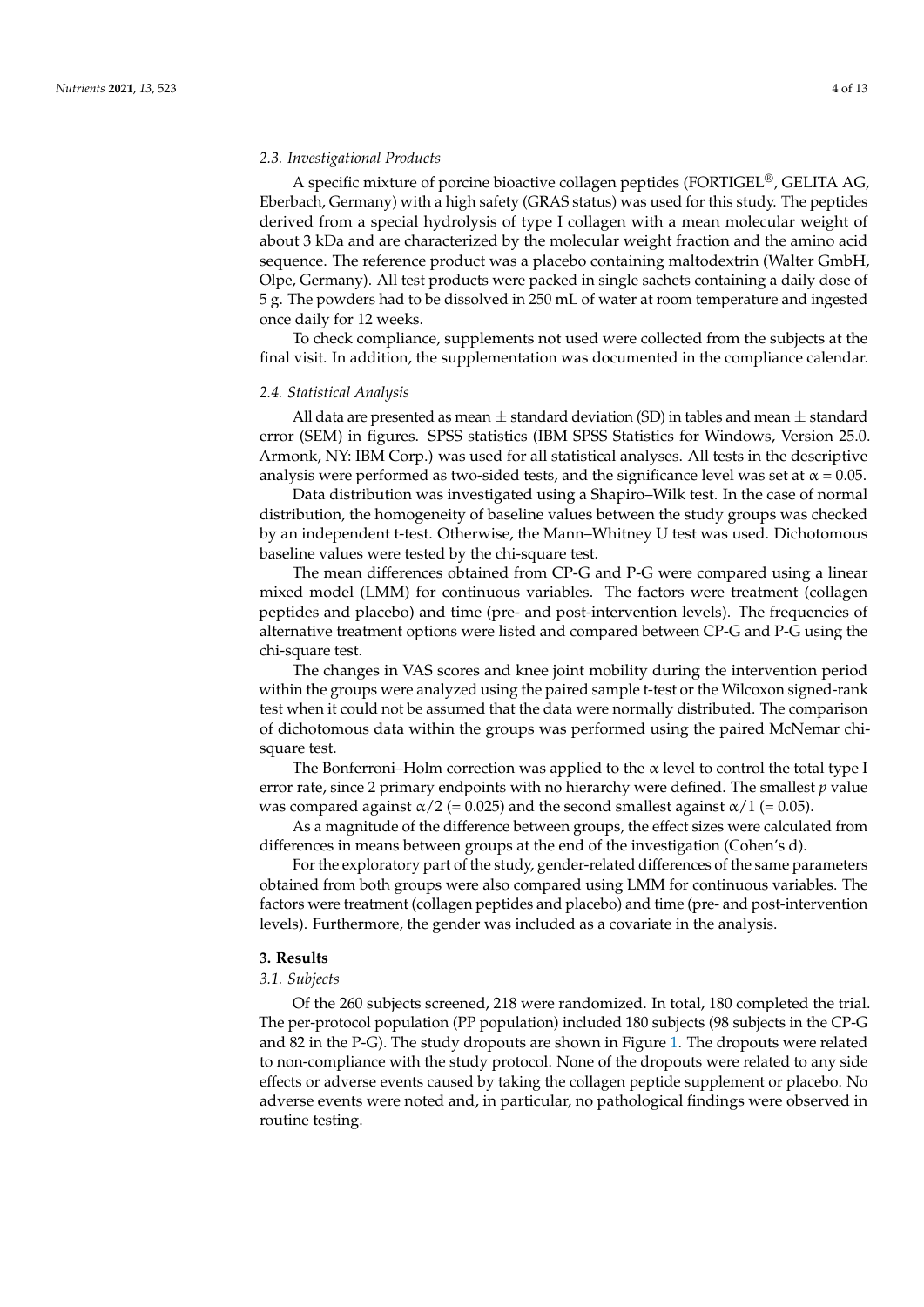<span id="page-4-0"></span>

**Figure 1.** Flow chart of subject recruitment, randomization and follow up. **Figure 1.** Flow chart of subject recruitment, randomization and follow up.

The baseline data of the study participants are summarized in Table 1. No statistically significant differences for any demographic result were observed between the two study groups in the PP population at the beginning of the study (Table 1). Although the total population analyzed (*p* = 0.004) contained significantly more women than men, there were population analyzed (*p* = 0.004) contained significantly more women than men, there were no significant differences in the gender distribution in the groups. no significant differences in the gender distribution in the groups. The baseline data of the study participants are summarized in Table [1.](#page-4-1) No statistically<br>significant differences for any demographic result were observed between the two study<br>groups in the PP population at the beginning of

|                      | Total $(n = 180)$ | $CP-G (n = 98)$ | P-G $(n = 82)$  | <i>p</i> Value |
|----------------------|-------------------|-----------------|-----------------|----------------|
| Age (years)          | $23.9 \pm 2.90$   | $23.9 \pm 3.07$ | $23.8 \pm 2.70$ | $0.885*$       |
| Gender (male/female) | 71/109            | 43/55           | 28/54           | $0.221$ #      |
| Height (m)           | $1.74 \pm 0.09$   | $1.74 + 0.09$   | $1.73 + 0.09$   | $0.353*$       |
| Body weight (kg)     | $67.5 \pm 10.8$   | $68.1 + 11.4$   | $66.8 \pm 10.0$ | $0.578*$       |
| BMI $(kg/m^2)$       | $22.3 \pm 2.40$   | $22.3 + 2.53$   | $22.2 + 2.23$   | $0.928*$       |
| $BP$ sys (mm $Hg$ )  | $121.1 + 12.1$    | $121.4 + 12.2$  | $120.8 + 12.0$  | $0.476*$       |
| $BP$ dia (mm $Hg$ )  | $74.2 \pm 8.06$   | $75.2 + 8.71$   | $73.1 + 7.10$   | $0.125*$       |
|                      |                   |                 |                 |                |

<span id="page-4-1"></span>**Table 1.** Baseline data (T0) for the PP population ( $n = 180$ ).

 $\mathop{\mathrm{QData}}$  represent mean  $\pm$  SD;  $^*$  Mann–Whitney U test;  $^*$  chi-square test.

# *3.2. Change in Knee Pain and Range of Motion*

The anamnesis of the initial physical examination indicated that 32.2% of the participants in the evaluated study population had knee joint pain directly during activity. In 17.2% of the participants, the pain occurred immediately after the activity. Half of the athletes had knee joint pain during and after physical activity. Forty-four percent reported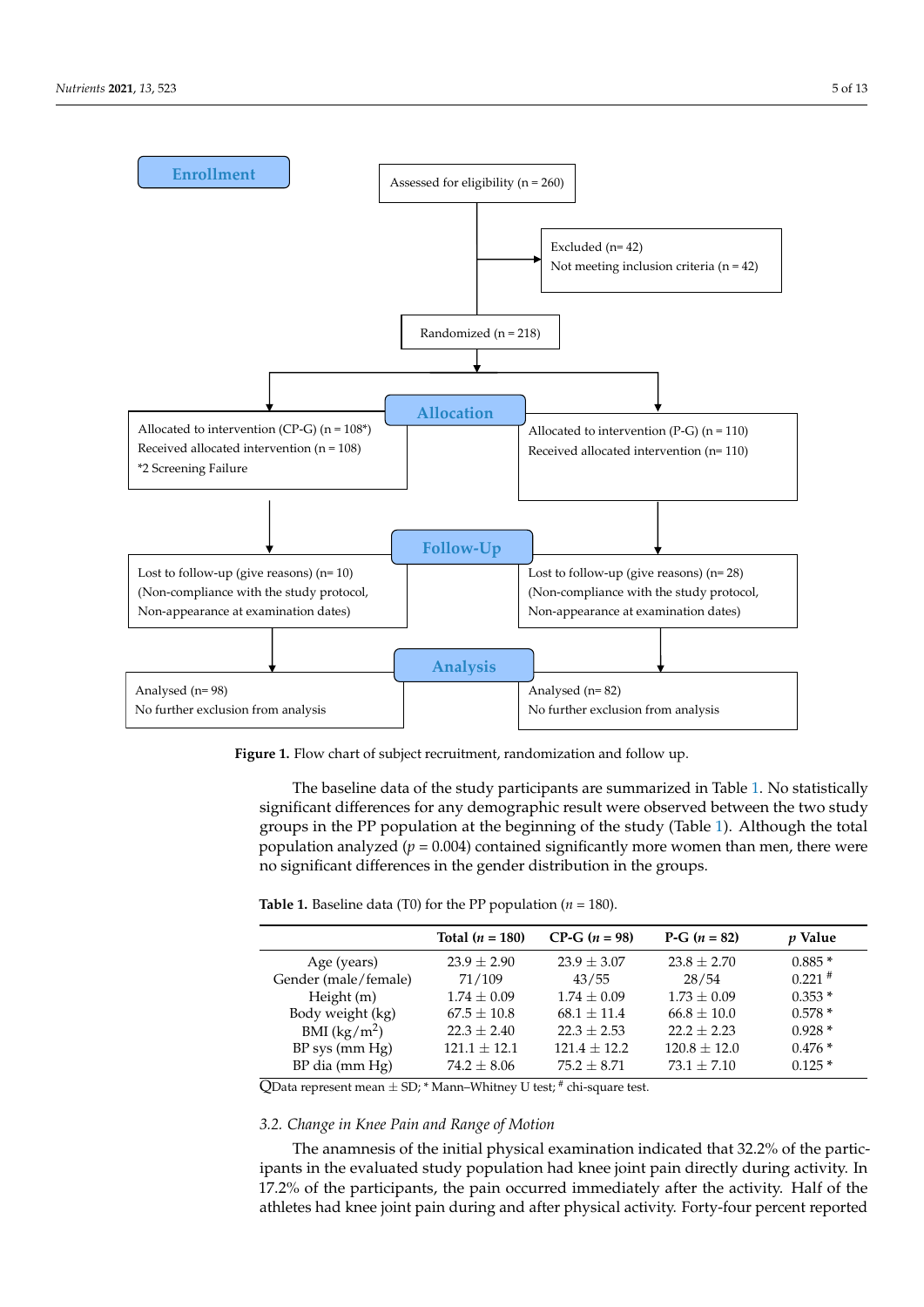knee pain in both knees, while  $56\%$  suffered from knee pain either in the left  $(25\%)$  or right (31%) knee. According to the medical history, endurance exercises, team sports and fitness training were the main activities leading to knee pain (Figure [2\)](#page-5-0). In this study, an inadequate or overloading stress was reported as reason for the development of activityrelated knee pain in 136 cases (75.6%). Anatomical deformities (leg length differences or misaligned joints) predisposed 44 (24.4%) participants to the development of pain related to physical exercises. physical exercises.

<span id="page-5-0"></span>

**Figure 2.** Absolute number of pain-causing activities. Data show the absolute case number (multiple answers possible). kph, kilometers per hour.

The baseline data of pain assessment and range of motion are summarized in Table [2.](#page-5-1) 2. No significant baseline differences were found between the study groups. The current No significant baseline differences were found between the study groups. The current investigation showed a statistically significant reduction in pain during activity, pain during ing squats and pain at rest in both groups, when assessed by the participant. In addition, squats and pain at rest in both groups, when assessed by the participant. In addition, the pain during activity assessed by the physician decreased in both groups by a statistically significant level ([Tab](#page-5-1)le 2).

<span id="page-5-1"></span> $CP-G$  ( $n = 98$ )  $P-G$  ( $n = 82$ ) *p* **Value LMM T0 T12 T0 T12** Pain during activity (subject) [mm] 55.3 ± 15.8 33.4 ± 21.9 \*\*\* 56.5 ± 15.0 40.8 ± 19.5 \*\*\* **0.024**<br>Pain during activity (physician) [mm] 55.5 ± 13.5 32.6 ± 20.3 \*\*\* 55.4 ± 13.7 40.8 ± 18.1 \*\*\* **0.003** Pain during activity (physician) [mm] 55.5 ± 13.5 32.6 ± 20.3 \*\*\* 55.4 ± 13.7 40.8 ± 18.1 \*\*\* **0.003** Pain during squat [mm]  $16.6 \pm 21.5$   $7.80 \pm 16.0$  \*\*\*  $19.1 \pm 21.7$   $10.1 \pm 19.2$  \*\*\*  $0.961$ Pain at rest [mm]  $13.5 \pm 22.0$   $6.68 \pm 17.5$  \*\*  $18.3 \pm 25.8$   $9.83 \pm 19.3$  \*\*  $0.628$ <br>Extension Idegreel  $5.82 \pm 4.16$   $5.93 \pm 3.78$   $6.12 \pm 4.07$   $6.22 \pm 3.55$   $0.979$ Extension [degree]  $5.82 \pm 4.16$   $5.93 \pm 3.78$   $6.12 \pm 4.07$   $6.22 \pm 3.55$ Flexion [degree] 146.6  $\pm$  7.68 146.4  $\pm$  8.91 147.4  $\pm$  6.62 148.2  $\pm$  8.35 0.301

**Table 2.** Knee pain and range of motion in the PP population.

Data represent mean  $\pm$  SD.  $p$  value LMM, Significance between groups in Linear Mixed Model testing assessing treatment  $\times$  time interaction. \*\*  $p < 0.01$ ; \*\*\*  $p < 0.001$  within the group from baseline to final examination (Wilcoxon signed-rank test). LMM: linear mixed model. Bold numbers represent statistical significance of primary endpoints

> Based on the VAS scores, the CP-G exhibit a statistically significant greater improvement in activity-related joint pain assessed by the subjects  $(p = 0.024)$  and physician  $(p = 0.003)$  than the P-G (Table [2\)](#page-5-1). According to the physician's assessment, these changes in activity-related pain had a medium effect, when taking the changes in the P-G as reference ( $d = -0.453$ ). The evaluation n of the subjects showed also a clinically relevant effect compared with the P-G ( $d = -0.342$ ).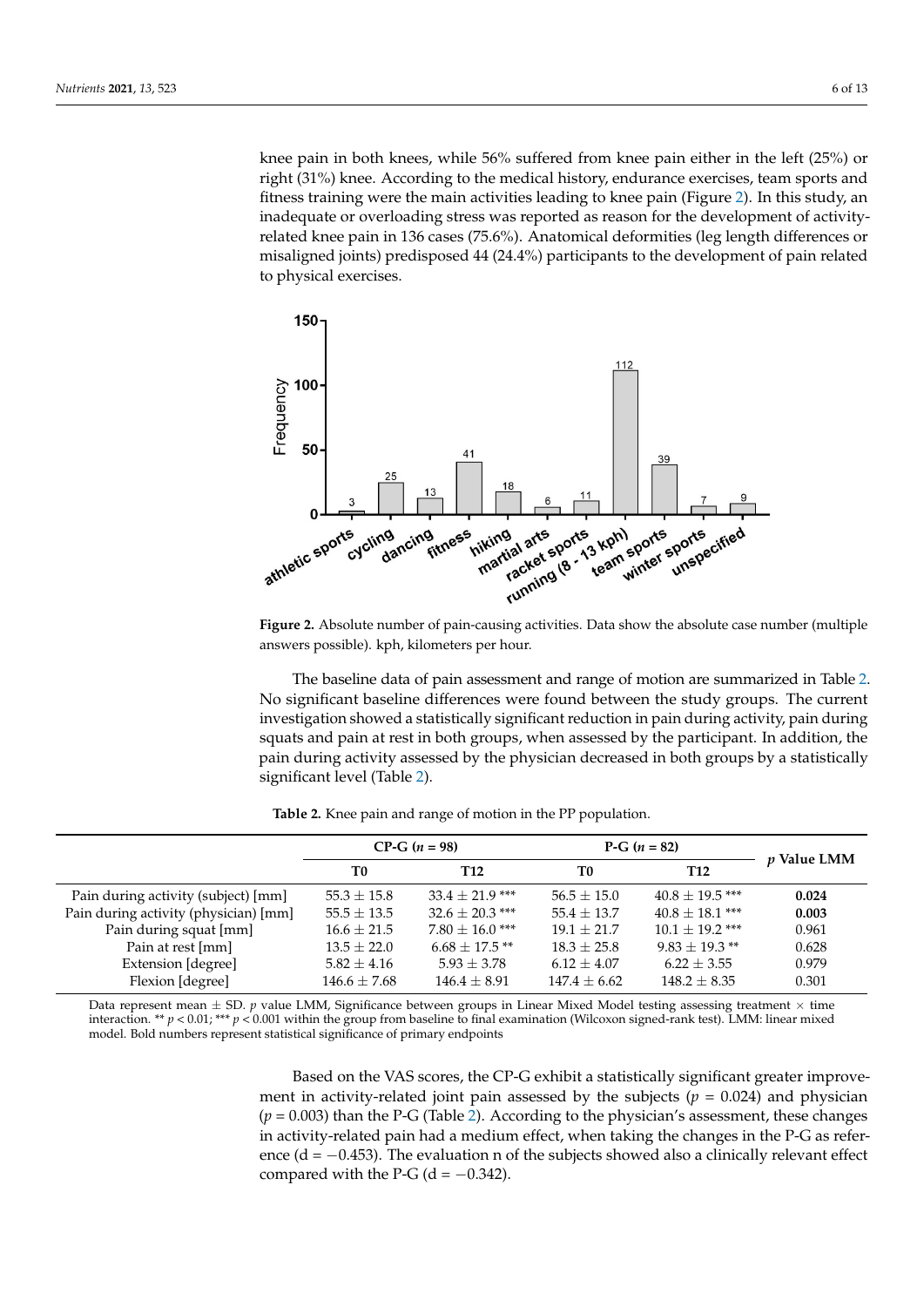Taking into account the size of the individual differences in the VAS scores at the beginning of the study, the relative mean changes in activity-related pain were statistically significantly different between the study groups for the subjects' ( $p = 0.004$ ) and physician's  $(p < 0.001)$  assessment (Figure [3\)](#page-6-0).

<span id="page-6-0"></span>

pared with the P-G (d = 0.342). The P-G (d = 0.342). The P-G (d = 0.342). The P-G (d = 0.342). The P-G (d = 0.3

Figure 3. Relative changes in activity-related pain (VAS Score). Data are shown as mean  $\pm$  SEM.

subjects and the physician was confirmed by the medium effect sizes (d =  $-0.432$ ) and  $\alpha = -0.449$ ). The significance of the relative changes in pain during the activities assessed by the  $(d = -0.449)$ .

Fire changes in pain under resung conditions or arter performing squares were not statistically significantly different between the study groups. As none of the study partipains showed restricted mobility of the knee joint at the beginning of the study, no<br>cipants showed restricted mobility of the knee joint at the beginning of the study, no changes in knee extension and flexion could be observed in either study group during the 12-week treatment. The data show no statistically significant differences between collagen peptide treatment and the placebo at the end of the trial. The changes in pain under resting conditions or after performing squats were not

An intention-to-treat analysis including all 218 participants confirmed the results of the PP analysis. The LMM analysis revealed a statistically significant difference between the CP-G and P-G regarding changes in pain during activity, which were assessed by the subject ( $p = 0.031$ ) and the physician ( $p = 0.003$ ).

Subject  $(p = 0.051)$  and the priysician  $(p = 0.005)$ .<br>The results of the exploratory analysis revealed no statistically significant influence by the gender. The differences between groups with respect to activity-related pain assessed by the subjects and the physician remains statistically significant when the gender is included as covariate. In contrast, no statistically significant differences were observed between groups when comparing changes in pain during squats, under rest or the extension and flexion of the effected joint. Although the female participants stated a slightly higher initial pain during activity, squats and under resting conditions, no statistically significant baseline differences were observed between male and female in the CP-G and P-G. Furthermore, neither in the CP-G nor the P-G changes in the respective outcomes differed statistically significant between male and female participants (Table [3\)](#page-7-0).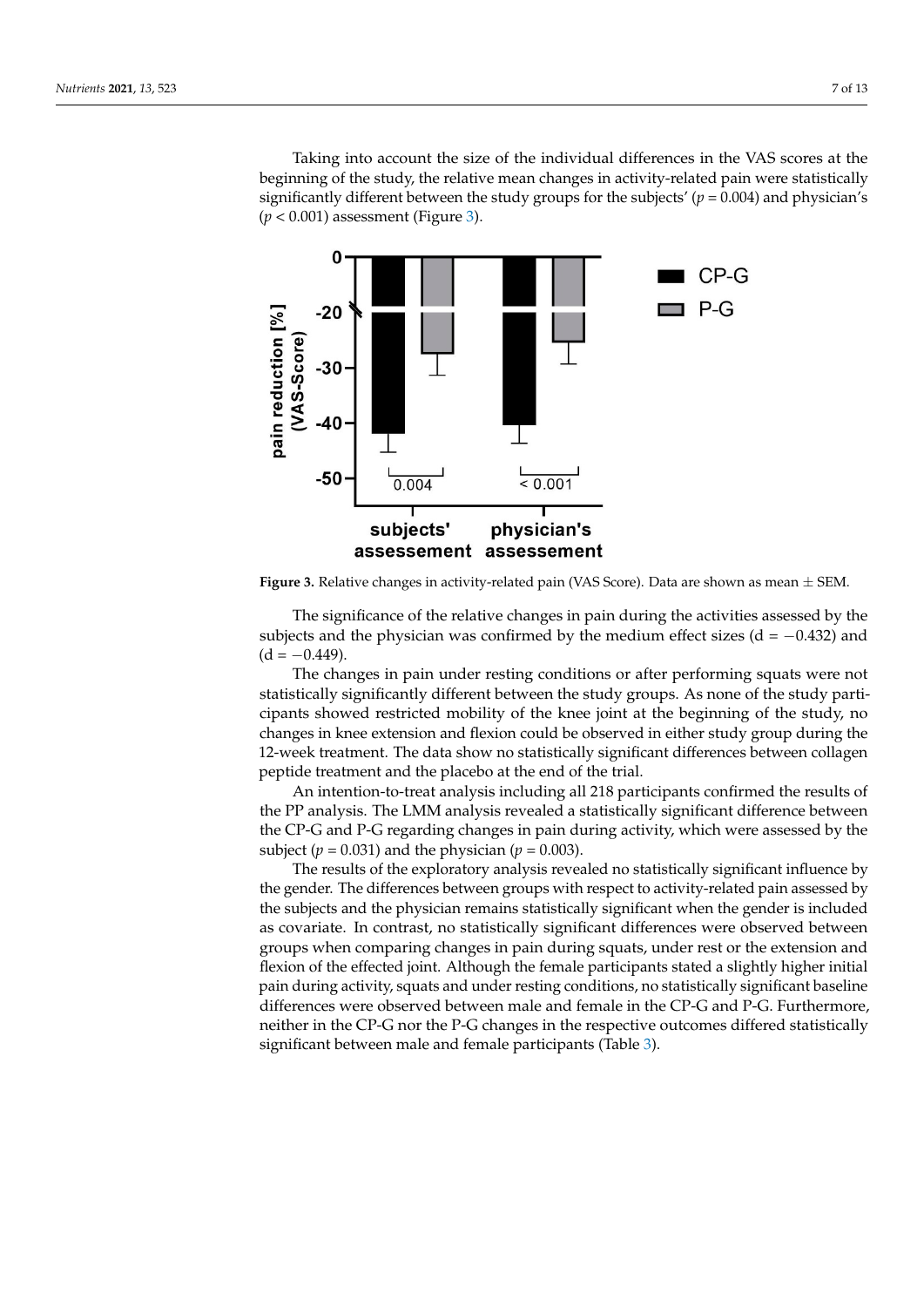<span id="page-7-0"></span>

|                        |          | $CP-G (n = 98)$  |                     | P-G $(n = 82)$  |                           | <i>p</i> Value LMM |
|------------------------|----------|------------------|---------------------|-----------------|---------------------------|--------------------|
|                        | Subgroup | T0               | <b>T12</b>          | T0              | T <sub>12</sub>           |                    |
| Pain during activity   | male     | $51.6 \pm 14.7$  | $29.2 + 21.3$ ***   | $54.0 \pm 18.3$ | $36.8 \pm 22.9$ ***       |                    |
| (subject) [mm]         | female   | $58.0 \pm 16.1$  | $36.5 + 22.0$ ***   | $57.7 \pm 13.0$ | $42.9 \pm 17.3$ ***       | 0.028              |
| Pain during activity   | male     | $52.5 + 13.1$    | $29.3 \pm 20.3$ *** | $52.9 + 15.6$   | $35.9 + 20.9$ ***         |                    |
| (physician) [mm]       | female   | $57.8 + 13.4$    | $35.0 \pm 20.2$ *** | $56.7 + 12.6$   | $43.3 + 16.1$ ***         | 0.004              |
|                        | male     | $15.6 + 22.0$    | $6.67 \pm 16.4$ **  | $18.1 + 23.0$   | $8.75 + 20.3$ **          |                    |
| Pain during squat [mm] | female   | $17.4 + 21.2$    | $8.64 + 15.8$ **    | $19.6 + 21.1$   | $10.8 + 18.8$ **          | 0.954              |
| Pain at rest [mm]      | male     | $11.7 + 21.8$    | $1.62 + 7.87$ **    | $16.3 + 23.3$   | $10.8 + 21.0$             |                    |
|                        | female   | $14.8 + 22.3$    | $10.5 + 21.5$       | $19.4 + 27.1$   | 0.608<br>$9.33 + 18.4$ ** |                    |
| Extension [degree]     | male     | $5.38 \pm 4.01$  | $6.02 \pm 3.87$     | $7.11 \pm 3.46$ | $7.50 \pm 2.89$           |                    |
|                        | female   | $6.14 \pm 4.28$  | $5.86 \pm 3.75$     | $5.61 \pm 4.29$ | $5.56 \pm 3.70$           | 0.933              |
| Flexion [degree]       | male     | $146.8 \pm 8.51$ | $145.9 \pm 8.57$    | $146.4 + 7.06$  | $147.1 + 8.28$            | 0.341              |
|                        | female   | $146.4 + 7.06$   | $146.8 + 9.21$      | $147.9 + 6.38$  | $148.8 + 8.40$            |                    |

**Table 3.** Knee pain and range of motion in the male and female subgroups.

Data represent mean  $\pm$  SD.  $p$  value LMM, Significance between groups in Linear Mixed Model testing assessing treatment  $\times$  time interaction including gender as covariate. \*\* *p* < 0.01; \*\*\* *p* < 0.001 within the group from baseline to final examination (Wilcoxon signed-rank test). LMM: linear mixed model. Bold numbers represent statistical significance of primary endpoints considering the gender as covariate

#### *3.3. Additional Treatment Options*

Table [3](#page-7-0) summarizes the use of additional therapies in the PP population at the beginning and end of the study. The group difference at baseline level (*p* = 0.437) and after the intake of 5 g collagen peptides per day over 12 weeks ( $p = 0.981$ ) was not statistically significant.

In both study groups analyzed, the need for additional therapies was statistically significantly reduced by the end of study (Table [4\)](#page-7-1).

|                                | $CP-G (n = 98)$                                                                                                                                                                                                                            |                                                                                                                 | P-G $(n = 82)$                                             |     |
|--------------------------------|--------------------------------------------------------------------------------------------------------------------------------------------------------------------------------------------------------------------------------------------|-----------------------------------------------------------------------------------------------------------------|------------------------------------------------------------|-----|
|                                | T0                                                                                                                                                                                                                                         | T <sub>12</sub>                                                                                                 | T0                                                         | T12 |
| In total                       | 29                                                                                                                                                                                                                                         | 25                                                                                                              | 32                                                         | 26  |
| Ointments and gels             |                                                                                                                                                                                                                                            |                                                                                                                 |                                                            |     |
| Bandages and orthosis          | 15                                                                                                                                                                                                                                         | 16                                                                                                              | 17                                                         | 15  |
| Physiotherapy                  | 5                                                                                                                                                                                                                                          | 5                                                                                                               |                                                            | 3   |
| various therapies <sup>1</sup> |                                                                                                                                                                                                                                            |                                                                                                                 |                                                            |     |
| <i>v</i> Value *               | 0.022                                                                                                                                                                                                                                      |                                                                                                                 | 0.012                                                      |     |
|                                | and the contract of the contract of the contract of the contract of the contract of the contract of the contract of the contract of the contract of the contract of the contract of the contract of the contract of the contra<br>$\cdots$ | the contract of the contract of the contract of the contract of the contract of the contract of the contract of | $\sim$ 1.000 $\sim$ 1.000 $\sim$ 1.000 $\sim$<br>$\cdot$ . |     |

<span id="page-7-1"></span>**Table 4.** Additional therapies in the PP population.

Data represent absolute data;  $*$  McNemar chi-square test.  $\frac{1}{1}$  use of more than one therapy option.

### **4. Discussion**

The current study with young physically active men and women showed that the intake of 5 g of specific collagen peptides per day for twelve weeks can significantly reduce the intensity of activity-related knee joint pain assessed by the participants compared with placebo. These findings were confirmed by the physician's assessment. The exploratory part of the study revealed that these changes were not influenced by the gender.

To date, there is only a limited number of intervention studies that investigated the pain-relieving effect of collagen peptides on functional joint complaints [\[38,](#page-11-3)[39](#page-11-4)[,46\]](#page-11-11). In a pilot study, the oral intake of collagen peptides resulted in an improvement in pain symptoms in stress-induced joint complaints. However, the lack of a control group makes it difficult to assess the individual effects of the dietary intervention on the results [\[46\]](#page-11-11). The results of Clark et al. (2008) showed that the daily intake of collagen peptides led to a reduction in pain in functional joint complaints. However, the adjustment to the level of significance of the multiple test samples showed no significant differences between the CP and placebo groups [\[38\]](#page-11-3). In the study by Zdzieblik et al. (2017), the daily intake of 5 g collagen peptides led to a reduction in stress-related knee pain in young active adults. After a twelve-week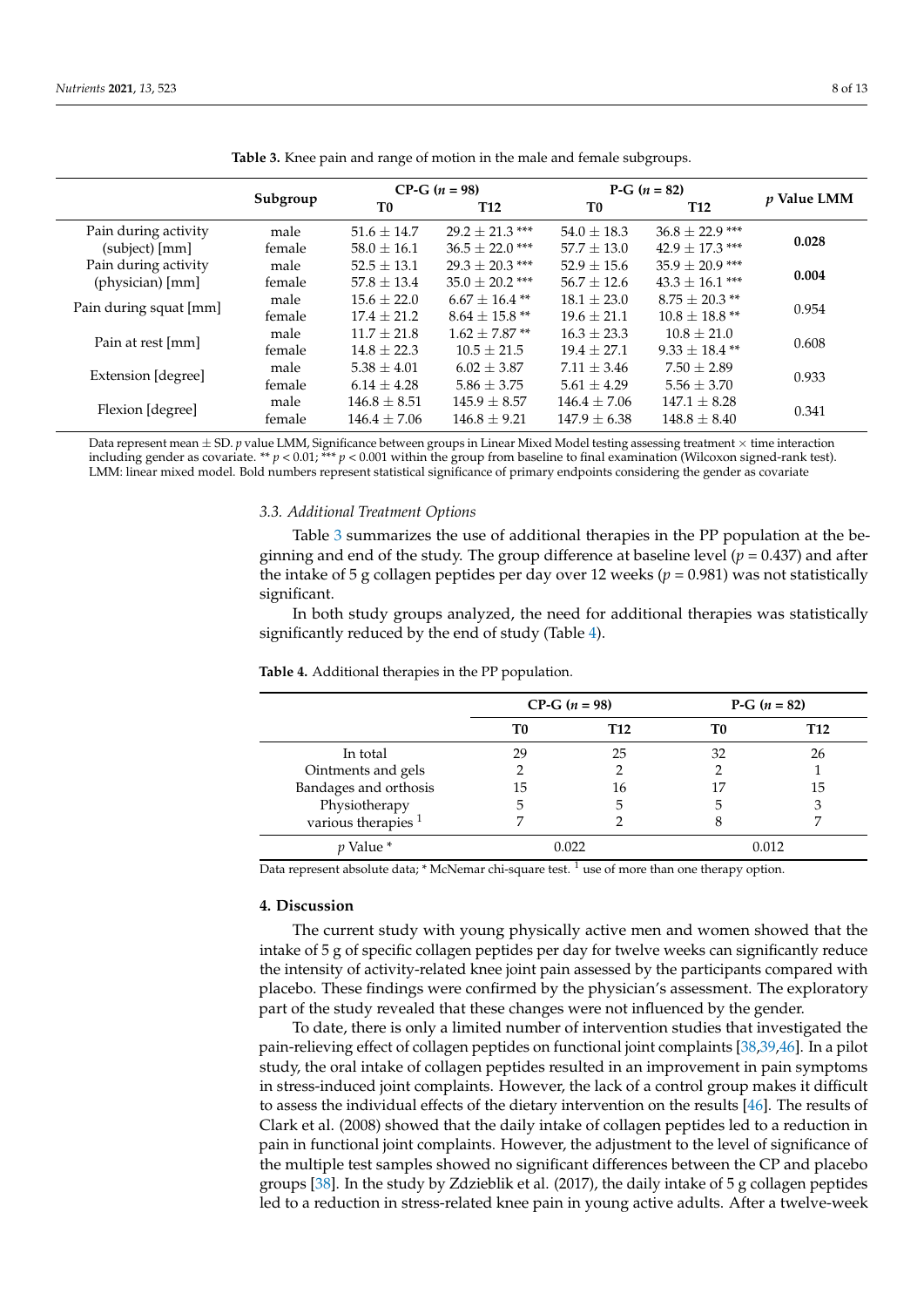intervention, the differences in pain levels between the collagen peptide and placebo group were significant for activity-related pain according both, the assessment of the subjects and the physician [\[39\]](#page-11-4). At the same study dose (5 g per day) and duration (12 weeks), the pain reduction of 42% in the present study was comparable with the changes of 38% in the study by Zdzieblik et al. (2017). With the placebo as reference, the calculated effect size for the physician's (d =  $-0.453$ ) and the subject's (d =  $-0.342$ ) assessment was similar to the study by Zdzieblik et al. (2017), confirming the efficacy of 5 g collagen peptides daily as a therapeutic approach for activity-related knee joint pain.

Continuous stress or an insufficient recovery phase promotes the development of pain under resting conditions [\[18](#page-10-13)[,47](#page-11-12)[,48\]](#page-11-13). In the present study, the decrease in resting pain was not significant in the group comparison after the intervention as a potential consequence of low baseline values and a small number of participants suffering from pain at rest. Only 67 subjects (38%) reported pain at rest. These findings are consistent with the changes in pain after performing 20 squats. Only half of the study population had pain after squats with an initial VAS score of approximately 18 mm, which was lower than the inclusion criterion for activity-related pain. Since the impact of a standard bodyweight squat might be insufficient to evaluate joint pain under specific exercise conditions, higher loads or a standardized running test should be included in further investigations.

In the comparison of the study groups, knee-joint mobility did not improve significantly after the intervention. As the baseline values did not constitute any restrictions, improvements in joint mobility were not expected. Functional joint complaints are not characterized by a progressive, but possibly short-term increased cartilage degradation due to the exercise-induced stress on the knee joint [\[5\]](#page-10-3). Therefore, knee problems are not directly related to a functional impairment of the knee joint. In previous studies investigating the pain-relieving effect of collagen peptides in physically active men and women with exercise-induced pain, the participants also showed no restriction of knee movement [\[38](#page-11-3)[,39\]](#page-11-4).

In the present study, some subjects initially described instability of the knee joint. In these cases, improved joint stability was observed after 12 weeks of intervention with collagen peptides. Tendons and ligaments are important structures of the musculoskeletal system that determine the mobility and stability of the joints. Excessive mobility (hypermobility) due to increased laxity of the ligaments is associated with an increased risk of injury and osteoarthritis [\[49\]](#page-11-14). The influence of collagen peptides on the structure and functionality of tendons and ligaments is, therefore, a potential approach to alleviate stress-related knee joint problems.

The results of Dressler et al. (2018) showed improved ankle functionality, which was represented by significantly higher CAIT (Chronic Ankle Instability Tool) and FAAM-G (German version of Foot and Ankle Ability Measure) scores after the daily intake of 5 g specific collagen peptides with a mean molecular weight of 2 kDa over six months [\[50\]](#page-11-15).

Reduced vascularization and consequently fewer tendon lesions due to oral ingestion of specific collagen peptides in combination with an eccentric exercise program has been one of the main outcomes of a clinical trial patients with Achilles Tendinopathy [\[51\]](#page-11-16). In addition, the Victorian Institute of Sports Assessment–Achilles (VISA-A) questionnaires—a specific, reliable and valid clinical measure of Achilles tendinopathy—showed a significant improvement in the areas of pain, function in daily life and physical activity through the intake of specific collagen peptides. Furthermore, the return to moderate running was a result of pain reduction [\[51\]](#page-11-16).

According to the current state of research, the positive effect of collagen peptides in cartilage [\[26–](#page-10-18)[29,](#page-11-17)[31\]](#page-11-1), tendon and ligament [\[52\]](#page-11-18) tissue may be due to molecular biological processes such as the stimulation of elastin and collagen type I formation. Another explanatory approach is the inhibition of inflammatory and pain-inducing processes. In vivo experiments showed that the intake of collagen peptides led to a glycine receptor-mediated reduction in IL-6 release [\[53\]](#page-12-0). The suppression of TNF- $\alpha$  release with glycine has also been shown in preclinical studies [\[54](#page-12-1)[,55\]](#page-12-2). By increasing the synthesis of extracellular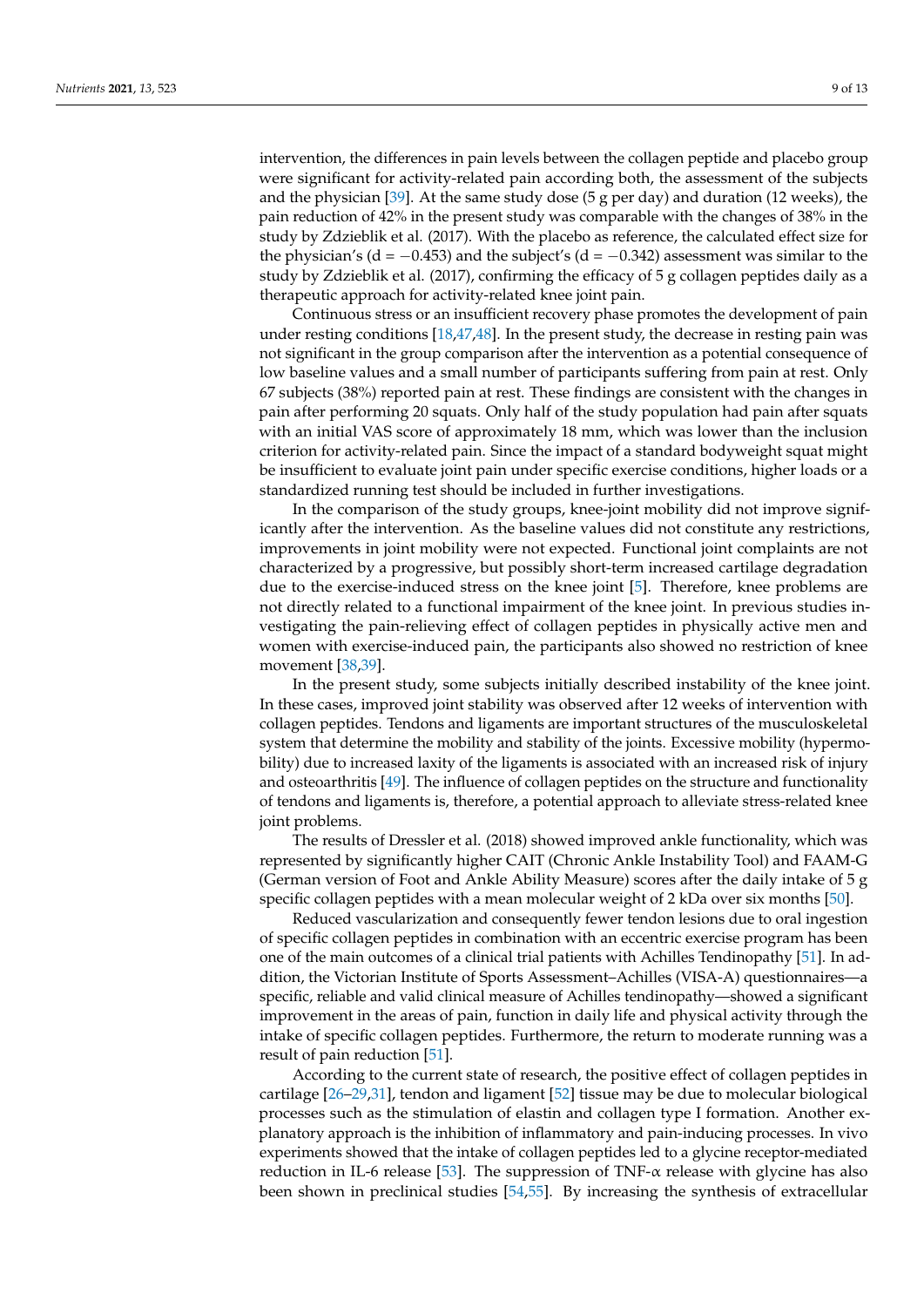macromolecules, the administration of collagen peptides could additionally reduce stressrelated cartilage degradation and thus inhibit the downstream pro-inflammatory and pain-stimulating processes [\[56,](#page-12-3)[57\]](#page-12-4).

This trial has some limitations. With respect to the significant pain reduction in the P-G, the placebo might have an effect on how the participants perceived their condition (relieving pain) but had no impact on the activity-related knee joint pain. This assumption is supported by the smaller reduction in activity-related pain in the P-G, when taking the more objective assessment of the physician into account. To evaluate the efficacy of the used collagen peptides the differences between groups were defined as endpoints in the study. Furthermore, it cannot be excluded that changes in pain were influenced by slight changes in the activity level e.g., due to seasonal differences. Since the pain assessment depends on the participants' subjective perceptions, biomechanical measurements, markers of inflammation or imaging techniques might complement the range of motion measurement to evaluate improvements in functionality and structural features in future studies.

First evidence suggests that the composition of collagen peptide preparations is heterogeneous with disparate pharmacological effects and that the efficacy of a collagen peptide mixture cannot extrapolated to other formulations [\[58\]](#page-12-5). Therefore, it must be emphasized that the presented results are only reliable for the collagen peptide product that was investigated in this study and cannot be transferred to other collagen products.

### **5. Conclusions**

In this single-center, prospective, randomized, double-blind and placebo-controlled study, physically active young adults with activity-related knee joint pain were treated with a daily dosage of 5 g of specific collagen peptides or a placebo for 12 weeks.

The results of the primary endpoints of the study show a statistically significant reduction in "pain during activity" after oral treatment with specific collagen peptides compared with placebo, as assessed by the study participants and the physician.

Due to the small number of cases with noticeable pain at rest and after performing squats, the pain under these conditions was not statistically significantly affected by the daily intake of collagen peptides, nor did joint mobility change statistically due to full movability at baseline.

The current investigation confirmed that the specific collagen peptides used in the current study have a positive effect on knee joint pain during activity and may help to prevent the clinical manifestation of chronic degenerative joint diseases.

**Author Contributions:** D.Z., J.B., S.O., A.G. and D.K. designed the study. D.Z., J.B. and D.K. were responsible for data acquisition. Analysis was performed by D.Z., J.B. and D.K. All authors have read and agreed to the published version of the manuscript.

**Funding:** The specific collagen peptides (product name FORTIGEL®) were provided by the GELITA GmbH, Eberbach Germany. This research was in part funded by GELITA GmbH, Eberbach Germany.

**Institutional Review Board Statement:** The study was conducted according to the guidelines of the Declaration of Helsinki, and approved by the independent Ethics Committee of the University of Freiburg (protocol code: 205-16 and date of approval: 2016/07/22).

**Informed Consent Statement:** Informed consent was obtained from all subjects involved in the study.

**Data Availability Statement:** Data sharing not applicable.

**Acknowledgments:** We would like to thank all the participants as well as the staff of the University of Freiburg who supported us with the examination.

**Conflicts of Interest:** The authors declare no conflict of interest. S.O. has given scientific lectures that were in parts supported by the GELITA AG. All procedures performed in studies involving human participants were in accordance with the ethical standards of the institutional and/or national research committee, and with the 1964 Helsinki declaration and its later amendments or comparable ethical standards. The funders had no role in the design of the study; in the collection, analyses, or interpretation of data; in the writing of the manuscript, or in the decision to publish the results.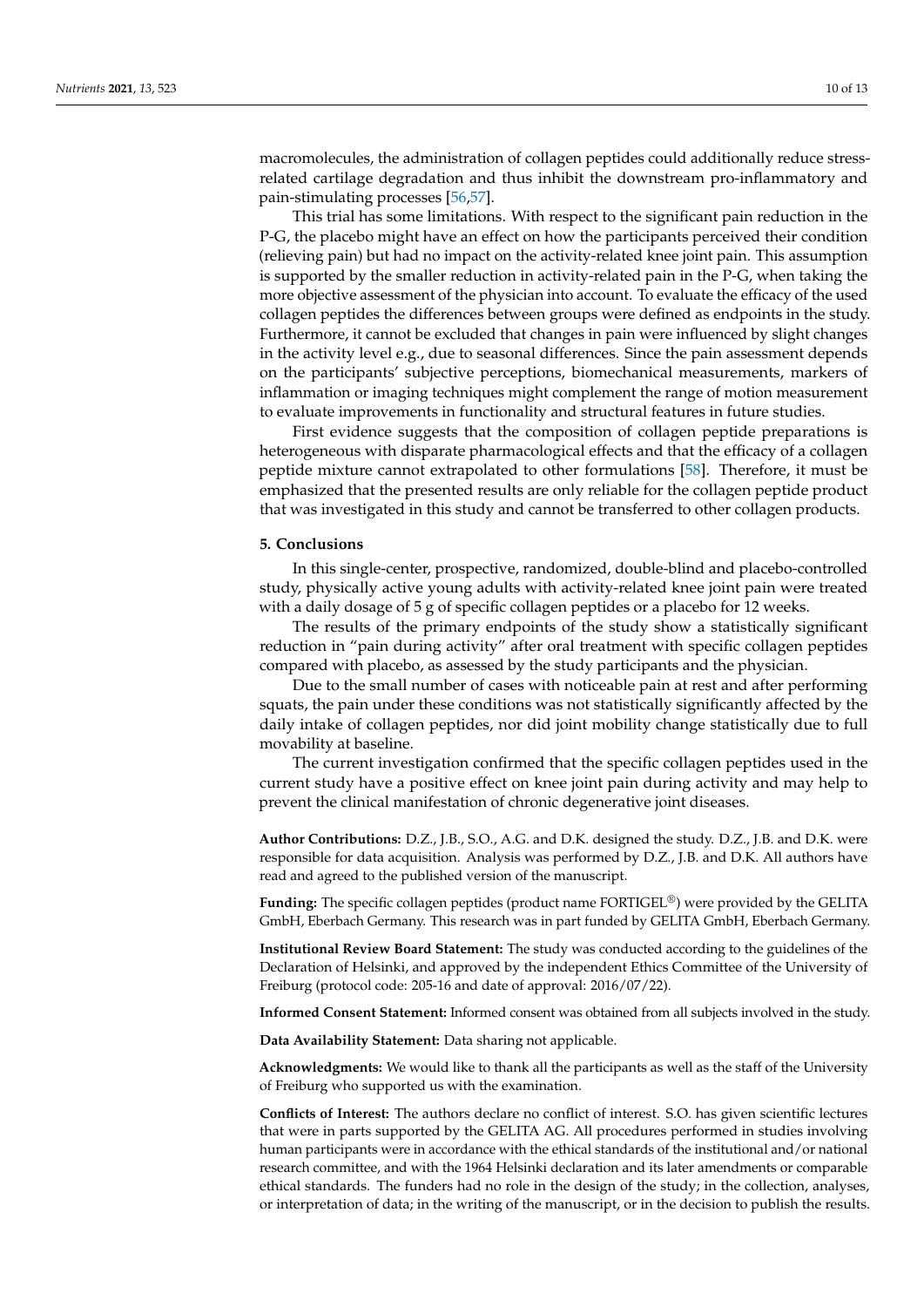The authors responsible for data assessment and analysis have neither financial nor competing interests concerning the outcome of this investigation. After the study was finished, D.Z. started as researcher in the Collagen Research Institute, Kiel.

### **References**

- <span id="page-10-0"></span>1. Briggs, A.M.; Cross, M.J.; Hoy, D.G.; Sànchez-Riera, L.; Blyth, F.M.; Woolf, A.D.; March, L. Musculoskeletal Health Conditions Represent a Global Threat to Healthy Aging: A Report for the 2015 World Health Organization World Report on Ageing and Health. *Gerontologist* **2016**, *56*, S243–S255. [\[CrossRef\]](http://doi.org/10.1093/geront/gnw002) [\[PubMed\]](http://www.ncbi.nlm.nih.gov/pubmed/26994264)
- 2. IASP (International Association for the Study of Pain). Joint Pain Epidemiology. Available online: <https://www.iasp-pain.org/> (accessed on 1 June 2017).
- <span id="page-10-1"></span>3. United States Bone and Joint Initiative. *The Burden of Musculoskeletal Diseases in the United States (BMUS)*, 3rd ed.; United States Bone and Joint Initiative: Rosemont, IL, USA, 2014.
- <span id="page-10-2"></span>4. Gelse, K.; Pöschl, E.; Aigner, T. Collagens—Structure, function, and biosynthesis. *Adv. Drug Deliv. Rev.* **2003**, *55*, 1531–1546. [\[CrossRef\]](http://doi.org/10.1016/j.addr.2003.08.002)
- <span id="page-10-3"></span>5. Buckwalter, J.A.; Mankin, H.J.; Grodzinsky, A.J. Articular cartilage and osteoarthritis. *Instr. Course Lect. Am. Acad. Orthop. Surg.* **2005**, *54*, 465–480.
- 6. Goldring, M.B. Chondrogenesis, chondrocyte differentiation, and articular cartilage metabolism in health and osteoarthritis. *Ther. Adv. Musculoskelet Dis.* **2012**, *4*, 269–285. [\[CrossRef\]](http://doi.org/10.1177/1759720X12448454) [\[PubMed\]](http://www.ncbi.nlm.nih.gov/pubmed/22859926)
- 7. Gonçalves-Neto, J.; Witzel, S.S.; Teodoro, W.R.; Carvalho-Júnior, A.E.; Fernandes, T.D.; Yoshinari, H.H. Changes in collagen matrix composition in human posterior tibial tendon dysfunction. *Jt. Bone Spine* **2002**, *69*, 189–194. [\[CrossRef\]](http://doi.org/10.1016/S1297-319X(02)00369-X)
- <span id="page-10-4"></span>8. Magnusson, S.P.; Langberg, H.; Kjaer, M. The pathogenesis of tendinopathy: Balancing the response to loading. *Nat. Rev. Rheumatol.* **2010**, *6*, 262–268. [\[CrossRef\]](http://doi.org/10.1038/nrrheum.2010.43) [\[PubMed\]](http://www.ncbi.nlm.nih.gov/pubmed/20308995)
- <span id="page-10-5"></span>9. Caine, D.; Maffulli, N.; Caine, C. Epidemiology of injury in child and adolescent sports: Injury rates, risk factors, and prevention. *Clin. Sports Med.* **2008**, *27*, 19–50. [\[CrossRef\]](http://doi.org/10.1016/j.csm.2007.10.008)
- <span id="page-10-9"></span>10. DiFiori, J.P.; Benjamin, H.J.; Brenner, J.S.; Gregory, A.; Jayanthi, N.; Landry, G.L.; Luke, A. Overuse injuries and burnout in youth sports: A position statement from the American Medical Society for Sports Medicine. *Br. J. Sports Med.* **2014**, *48*, 287–288. [\[CrossRef\]](http://doi.org/10.1136/bjsports-2013-093299)
- <span id="page-10-6"></span>11. Peter Kriz, M.D. Overuse injuries in the young athlete. *Med. Health R I* **2011**, *94*, 203.
- <span id="page-10-7"></span>12. Ramesh, R.; Arx, O.V.; Azzopardi, T.; Schranz, P.J. The risk of anterior cruciate ligament rupture with generalised joint laxity. *Bone Jt. J.* **2005**, *87-B*, 800–803. [\[CrossRef\]](http://doi.org/10.1302/0301-620X.87B6.15833)
- <span id="page-10-8"></span>13. Akhtar, M.A.; Robinson, C.M. Generalised ligament laxity and shoulder dislocations after sports injuries. *Br. J. Sports Med.* **2010**, *44*, i3. [\[CrossRef\]](http://doi.org/10.1136/bjsm.2010.078972.9)
- <span id="page-10-10"></span>14. Albers, I.S.; Zwerver, J.; Diercks, R.L.; Dekker, J.H.; Van den Akker-Scheek, I. Incidence and prevalence of lower extremity tendinopathy in a Dutch general practice population: A cross sectional study. *BMC Musculoskelet Disord.* **2016**, *17*, 16. [\[CrossRef\]](http://doi.org/10.1186/s12891-016-0885-2)
- 15. Holmes, J.C.; Pruitt, A.L.; Whalen, N.J. Iliotibial band syndrome in cyclists. *Am. J. Sports Med.* **1993**, *21*, 419–424. [\[CrossRef\]](http://doi.org/10.1177/036354659302100316) [\[PubMed\]](http://www.ncbi.nlm.nih.gov/pubmed/8166785)
- <span id="page-10-11"></span>16. Micheli, L.J.; Klein, J.D. Sports injuries in children and adolescents. *Br. J. Sports Med.* **1991**, *25*, 6–9. [\[CrossRef\]](http://doi.org/10.1136/bjsm.25.1.6) [\[PubMed\]](http://www.ncbi.nlm.nih.gov/pubmed/1913035)
- <span id="page-10-12"></span>17. D'Addona, A.; Maffulli, N.; Formisano, S.; Rosa, D. Inflammation in tendinopathy. *Surgeon* **2017**, *15*, 297–302. [\[CrossRef\]](http://doi.org/10.1016/j.surge.2017.04.004)
- <span id="page-10-13"></span>18. Fredberg, U.; Bolvig, L. Jumper's knee. Review of the literature. *Scand, J. Med. Sci. Sports* **1999**, *9*, 66–73. [\[CrossRef\]](http://doi.org/10.1111/j.1600-0838.1999.tb00211.x)
- <span id="page-10-14"></span>19. Feng, M.; Betti, M. Transepithelial transport efficiency of bovine collagen hydrolysates in a human Caco-2 cell line model. *Food Chem.* **2017**, *224*, 242–250. [\[CrossRef\]](http://doi.org/10.1016/j.foodchem.2016.12.044) [\[PubMed\]](http://www.ncbi.nlm.nih.gov/pubmed/28159262)
- 20. Fu, Y.; Young, J.F.; Rasmussen, M.K.; Dalsgaard, T.K.; Lametsch, R.; Aluko, R.E.; Therkildsen, M. Angiotensin I-converting enzyme-inhibitory peptides from bovine collagen: Insights into inhibitory mechanism and transepithelial transport. *Food Res. Int.* **2016**, *89*, 373–381. [\[CrossRef\]](http://doi.org/10.1016/j.foodres.2016.08.037) [\[PubMed\]](http://www.ncbi.nlm.nih.gov/pubmed/28460927)
- 21. Osawa, Y.; Mizushige, T.; Jinno, S.; Sugihara, F.; Inoue, N.; Tanaka, H.; Kabuyama, Y. Absorption and metabolism of orally administered collagen hydrolysates evaluated by the vascularly perfused rat intestine and liver in situ. *Biomed. Res.* **2018**, *39*, 1–11. [\[CrossRef\]](http://doi.org/10.2220/biomedres.39.1) [\[PubMed\]](http://www.ncbi.nlm.nih.gov/pubmed/29467346)
- <span id="page-10-15"></span>22. Shimizu, K.; Sato, M.; Zhang, Y.; Kouguchi, T.; Takahata, Y.; Morimatsu, F.; Shimizu, M. Molecular size of collagen peptide reverses the permeability of Caco-2 cells. *Biosci. Biotechnol. Biochem.* **2010**, *74*, 1123–1125. [\[CrossRef\]](http://doi.org/10.1271/bbb.100015) [\[PubMed\]](http://www.ncbi.nlm.nih.gov/pubmed/20460703)
- <span id="page-10-16"></span>23. Taga, Y.; Kusubata, M.; Ogawa-Goto, K.; Hattori, S. Highly Accurate Quantification of Hydroxyproline-Containing Peptides in Blood Using a Protease Digest of Stable Isotope-Labeled Collagen. *J. Agric. Food Chem.* **2014**, *62*, 12096–12102. [\[CrossRef\]](http://doi.org/10.1021/jf5039597) [\[PubMed\]](http://www.ncbi.nlm.nih.gov/pubmed/25417748)
- 24. Taga, Y.; Kusubata, M.; Ogawa-Goto, K.; Hattori, S. Efficient Absorption of X-Hydroxyproline (Hyp)-Gly after Oral Administration of a Novel Gelatin Hydrolysate Prepared Using Ginger Protease. *J. Agric. Food Chem.* **2016**, *64*, 2962–2970. [\[CrossRef\]](http://doi.org/10.1021/acs.jafc.6b00609) [\[PubMed\]](http://www.ncbi.nlm.nih.gov/pubmed/26978646)
- <span id="page-10-17"></span>25. Wang, L.; Wang, Q.; Liang, Q.; He, Y.; Wang, Z.; He, S.; Xu, J.; Ma, H. Determination of Bioavailability and Identification of Collagen Peptide in Blood after Oral Ingestion of Gelatin. *J. Sci. Food Agric.* **2015**, *95*, 2712–2717. [\[CrossRef\]](http://doi.org/10.1002/jsfa.7008)
- <span id="page-10-18"></span>26. Nakatani, S.; Mano, H.; Sampei, C.; Shimizu, J.; Wada, M. Chondroprotective effect of the bioactive peptide prolyl-hydroxyproline in mouse articular cartilage in vitro and in vivo. *Osteoarthr. Cartil.* **2009**, *17*, 1620–1627. [\[CrossRef\]](http://doi.org/10.1016/j.joca.2009.07.001)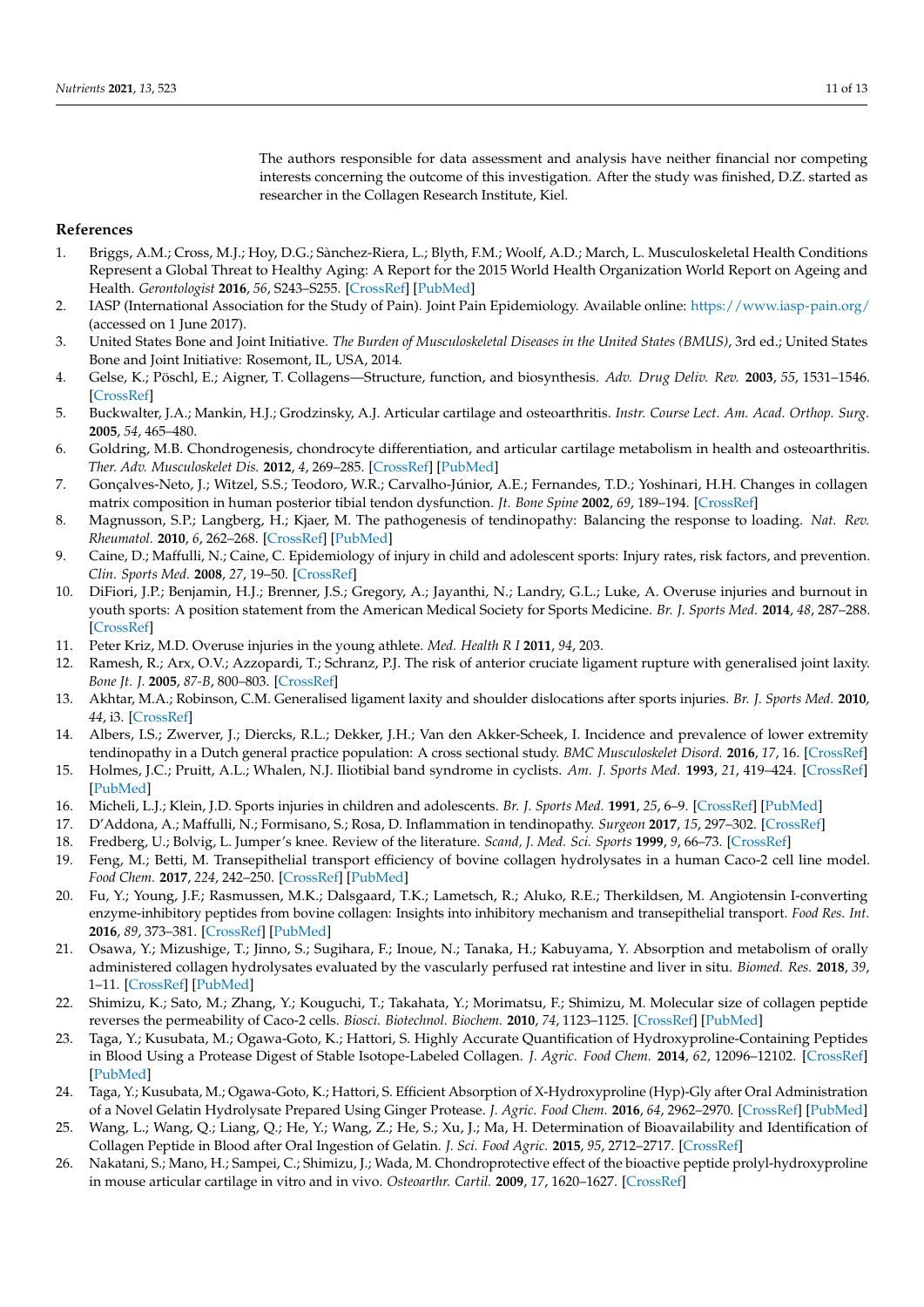- 27. Ng, K.W.; Saliman, J.D.; Lin, E.Y.; Statman, L.Y.; Kugler, L.E.; Lo, S.B.; Ateshian, G.A.; Hung, C.T. Culture duration modulates collagen hydrolysate-induced tissue remodeling in chondrocyte-seeded agarose hydrogels. *Ann. Biomed. Eng.* **2007**, *35*, 1914–1923. [\[CrossRef\]](http://doi.org/10.1007/s10439-007-9373-z)
- 28. Oesser, S.; Seifert, J. Stimulation of type II collagen biosynthesis and secretion in bovine chondrocytes cultured with degraded collagen. *Cell Tissue Res.* **2003**, *311*, 393–399. [\[CrossRef\]](http://doi.org/10.1007/s00441-003-0702-8)
- <span id="page-11-17"></span>29. Ohara, H.; Iida, H.; Ito, K.; Takeuchi, Y.; Nomura, Y. Effects of Pro-Hyp, a Collagen Hydrolysate-Derived Peptide, on Hyaluronic Acid Synthesis Using in Vitro Cultured Synovium Cells and Oral Ingestion of Collagen Hydrolysates in a Guinea Pig Model of Osteoarthritis. *Biosci. Biotechnol. Biochem.* **2010**, *74*, 2096–2099. [\[CrossRef\]](http://doi.org/10.1271/bbb.100193)
- <span id="page-11-0"></span>30. Isaka, S.; Someya, A.; Nakamura, S.; Naito, K.; Nozawa, M.; Inoue, N.; Sugihara, F.; Nagaoka, I.; Kaneko, K. Evaluation of the Effect of Oral Administration of Collagen Peptides on an Experimental Rat Osteoarthritis Model. *Exp. Ther. Med.* **2017**, *13*, 2699–2706. [\[CrossRef\]](http://doi.org/10.3892/etm.2017.4310)
- <span id="page-11-1"></span>31. McAlindon, T.E.; Nuite, M.; Krishnan, N.; Ruthazer, R.; Price, L.L.; Burstein, D.; Griffith, J.; Flechsenhar, K. Change in knee osteoarthritis cartilage detected by delayed gadolinium enhanced magnetic resonance imaging following treatment with collagen hydrolysate: A pilot randomized controlled trial. *Osteoarthr. Cartil.* **2011**, *19*, 399–405. [\[CrossRef\]](http://doi.org/10.1016/j.joca.2011.01.001) [\[PubMed\]](http://www.ncbi.nlm.nih.gov/pubmed/21251991)
- 32. Bruyère, O.; Zegels, B.; Leonori, L.; Rabenda, V.; Janssen, A.; Bourges, C.; Reginster, J.-Y. Effect of collagen hydrolysate in articular pain: A 6-month randomized, double-blind, placebo controlled study. *Complement Ther. Med.* **2012**, *20*, 124–130. [\[CrossRef\]](http://doi.org/10.1016/j.ctim.2011.12.007)
- 33. Jiang, I.-X.; Yu, S.; Huang, X.-L.; Zhang, C.-Q.; Zhou, J.-L.; Prawitt, J. Collagen Peptides Improve Knee Osteoarthritis in Elderly Women. *Agro. Food Ind. Hi-Tech.* **2014**, *25*, 19–23.
- 34. Juher, T.F.; Pérez, E.B. An overview of the beneficial effects of hydrolysed collagen intake on joint and bone health and on skin ageing. *Nutr. Hosp.* **2015**, *32* (Suppl. 1), 62–66. [\[CrossRef\]](http://doi.org/10.3305/nh.2015.32.sup1.9482)
- 35. García-Coronado, J.M.; Martínez-Olvera, L.; Elizondo-Omaña, R.E.; Acosta-Olivo, C.A.; Vilchez-Cavazos, F.; Simental-Mendía, L.E.; Simental-Mendía, M. Effect of collagen supplementation on osteoarthritis symptoms: A meta-analysis of randomized placebo-controlled trials. *Int. Orthop.* **2019**, *43*, 531–538. [\[CrossRef\]](http://doi.org/10.1007/s00264-018-4211-5)
- 36. Moskowitz, R.W. Role of collagen hydrolysate in bone and joint disease. *Semin. Arthritis Rheum.* **2000**, *30*, 87–99. [\[CrossRef\]](http://doi.org/10.1053/sarh.2000.9622)
- <span id="page-11-2"></span>37. Benito-Ruiz, P.; Camacho-Zambrano, M.M.; Carrillo-Arcentales, J.N.; Mestanza-Peralta, M.A.; Vallejo-Flores, C.A.; Vargas-López, S.V.; Villacís-Tamayo, R.A.; Zurita-Gavilanes, L.A. A randomized controlled trial on the efficacy and safety of a food ingredient, collagen hydrolysate, for improving joint comfort. *Int. J. Food Sci. Nutr.* **2009**, *60* (Suppl. 2), 99–113. [\[CrossRef\]](http://doi.org/10.1080/09637480802498820)
- <span id="page-11-3"></span>38. Clark, K.L.; Sebastianelli, W.; Flechsenhar, K.R.; Aukermann, D.F.; Meza, F.; Millard, R.L.; Deitch, J.R.; Sherbondy, P.S.; Albert, A. 24-Week study on the use of collagen hydrolysate as a dietary supplement in athletes with activity-related joint pain. *Curr. Med. Res. Opin.* **2008**, *24*, 1485–1496. [\[CrossRef\]](http://doi.org/10.1185/030079908X291967) [\[PubMed\]](http://www.ncbi.nlm.nih.gov/pubmed/18416885)
- <span id="page-11-4"></span>39. Zdzieblik, D.; Oesser, S.; Gollhofer, A.; König, D. Improvement of activity-related knee joint discomfort following supplementation of specific collagen peptides. *Appl. Physiol. Nutr. Metab.* **2017**, 1–8. [\[CrossRef\]](http://doi.org/10.1139/apnm-2016-0390)
- <span id="page-11-5"></span>40. Research Randomizer. Available online: <https://www.randomizer.org/> (accessed on 2 March 2016).
- <span id="page-11-6"></span>41. Hawker, G.A.; Mian, S.; Kendzerska, T.; French, M. Measures of adult pain: Visual Analog Scale for Pain (VAS Pain), Numeric Rating Scale for Pain (NRS Pain), McGill Pain Questionnaire (MPQ), Short-Form McGill Pain Questionnaire (SF-MPQ), Chronic Pain Grade Scale (CPGS), Short Form-36 Bodily Pain Scale (SF-36 BPS), and Measure of Intermittent and Constant Osteoarthritis Pain (ICOAP). *Arthritis Care Res. (Hoboken)* **2011**, *63* (Suppl. 11), S240–S252. [\[CrossRef\]](http://doi.org/10.1002/acr.20543) [\[PubMed\]](http://www.ncbi.nlm.nih.gov/pubmed/22588748)
- <span id="page-11-7"></span>42. McMurray, T.P. The semilunar cartilages. *Br. J. Surg.* **1942**, *29*, 407–414. [\[CrossRef\]](http://doi.org/10.1002/bjs.18002911612)
- <span id="page-11-8"></span>43. Steinmann, F. Referat über Meniskusverletzungen. *Schweiz Med. Wochenschr.* **1929**, *10*, 1355–1356.
- <span id="page-11-9"></span>44. Butler, D.L.; Noyes, F.R.; Grood, E.S. Ligamentous restraints to anterior-posterior drawer in the human knee. A biomechanical study. *J. Bone Jt. Surg. Am.* **1980**, *62*, 259–270. [\[CrossRef\]](http://doi.org/10.2106/00004623-198062020-00013)
- <span id="page-11-10"></span>45. Aumüller, G.; Aust, G.; Doll, A.; Engele, J.; Kirsch, J.; Mense, S.; Reißig, D.; Salvetter, J.; Schmidt, W.; Schmitz, F.; et al. (Eds.) *Duale Reihe Anatomie*, 2nd ed.; Georg Thieme Verlag: Stuttgart, Germany, 2010; ISBN 978-3-13-136042-7.
- <span id="page-11-11"></span>46. Flechsenhar, K.; Alf, D. Results of a Postmarketing Surveillance Study of Collagen Hydrolysate CH-Alpha. *Orthopädische Praxis* **2005**, *9*, 486–494.
- <span id="page-11-12"></span>47. Osti, M.; Seil, R. Das schmerzhafte Kniegelenk im Kindes- und Jugendalter. *Dtsch. Z. Sportmed.* **2004**, *55*, 246–255.
- <span id="page-11-13"></span>48. Jacobson, K.E. Jumper's Knee. *Hughston Health Alert* **2001**, *13*, 5. Available online: [https://hughston.com/wp-content/uploads/](https://hughston.com/wp-content/uploads/2020/01/vol13no4.pdf) [2020/01/vol13no4.pdf](https://hughston.com/wp-content/uploads/2020/01/vol13no4.pdf) (accessed on 7 October 2016).
- <span id="page-11-14"></span>49. Schilling, F. Das familiäre systematisierte Hypermobilitätssyndrom bei generalisierter Bindegewebsschwäche. *Aktuelle Rheumatol.* **2007**, *32*, 341–348. [\[CrossRef\]](http://doi.org/10.1055/s-2007-963655)
- <span id="page-11-15"></span>50. Dressler, P.; Gehring, D.; Zdzieblik, D.; Oesser, S.; Gollhofer, A.; König, D. Improvement of Functional Ankle Properties Following Supplementation with Specific Collagen Peptides in Athletes with Chronic Ankle Instability. *J. Sports Sci. Med.* **2018**, *17*, 298–304. [\[CrossRef\]](http://doi.org/10.1016/j.jbmt.2018.09.037)
- <span id="page-11-16"></span>51. Praet, S.F.E.; Purdam, C.R.; Welvaert, M.; Vlahovich, N.; Lovell, G.; Burke, L.M.; Gaida, J.E.; Manzanero, S.; Hughes, D.; Waddington, G. Oral Supplementation of Specific Collagen Peptides Combined with Calf-Strengthening Exercises Enhances Function and Reduces Pain in Achilles Tendinopathy Patients. *Nutrients* **2019**, *11*, 76. [\[CrossRef\]](http://doi.org/10.3390/nu11010076) [\[PubMed\]](http://www.ncbi.nlm.nih.gov/pubmed/30609761)
- <span id="page-11-18"></span>52. Schunck, M.; Oesser, S. Specific collagen peptides benefit the biosynthesis of matrix molecules of tendons and ligaments. *J. Int. Soc. Sports Nutr.* **2013**, *10*, P23. [\[CrossRef\]](http://doi.org/10.1186/1550-2783-10-S1-P23)